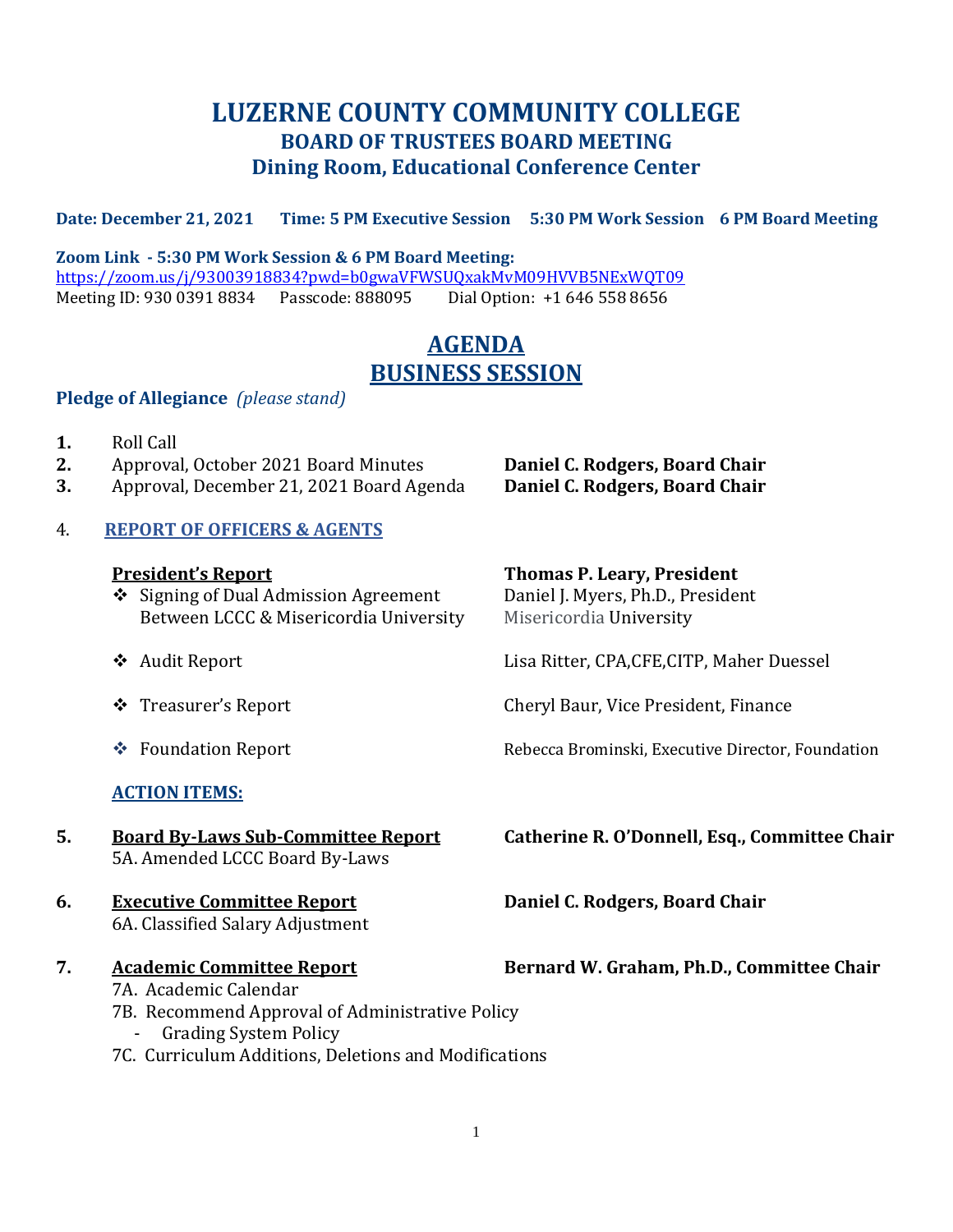- **8**. **Finance Committee Report Susan E. Unvarsky, Committee Chair**
	- 8A. Bid #501-Automotive Department Vehicle Purchase
	- 8B. Bid #502-eSports Arena Equipment
	- 8C. RFP, Online/Virtual Tutoring Service Technology Program
	- 8D. RFP, Property and Liability Insurance Proposal
	- 8E. RFP, Workers' Compensation Insurance Contract
	- 8F. Ratification, Greater Susquehanna and Hazleton Center Science Lab Renovation Final Projects Change Orders
- **9. Human Resources Committee Report August Piazza, Committee Chair**
- 

10. **Legislative Committee Report Catherine O'Donnell, Esq., Committee Chair**

#### **Public Comment**

## **INFORMATIONAL ITEMS**

| 1. | <b>Unfinished Business of Previous Meeting</b>                                       | Daniel C. Rodgers, Board Chair |
|----|--------------------------------------------------------------------------------------|--------------------------------|
| 2. | <b>Executive Committee - Informational Item(s)</b>                                   | Daniel C. Rodgers, Board Chair |
| 3. | Human Resources Committee:<br>-Information on Appointments/Leave Report (see page 4) | August Piazza, Committee Chair |
| 4. | Communications                                                                       | Daniel C. Rodgers, Board Chair |
| 5. | Adjournment                                                                          | Daniel C. Rodgers, Board Chair |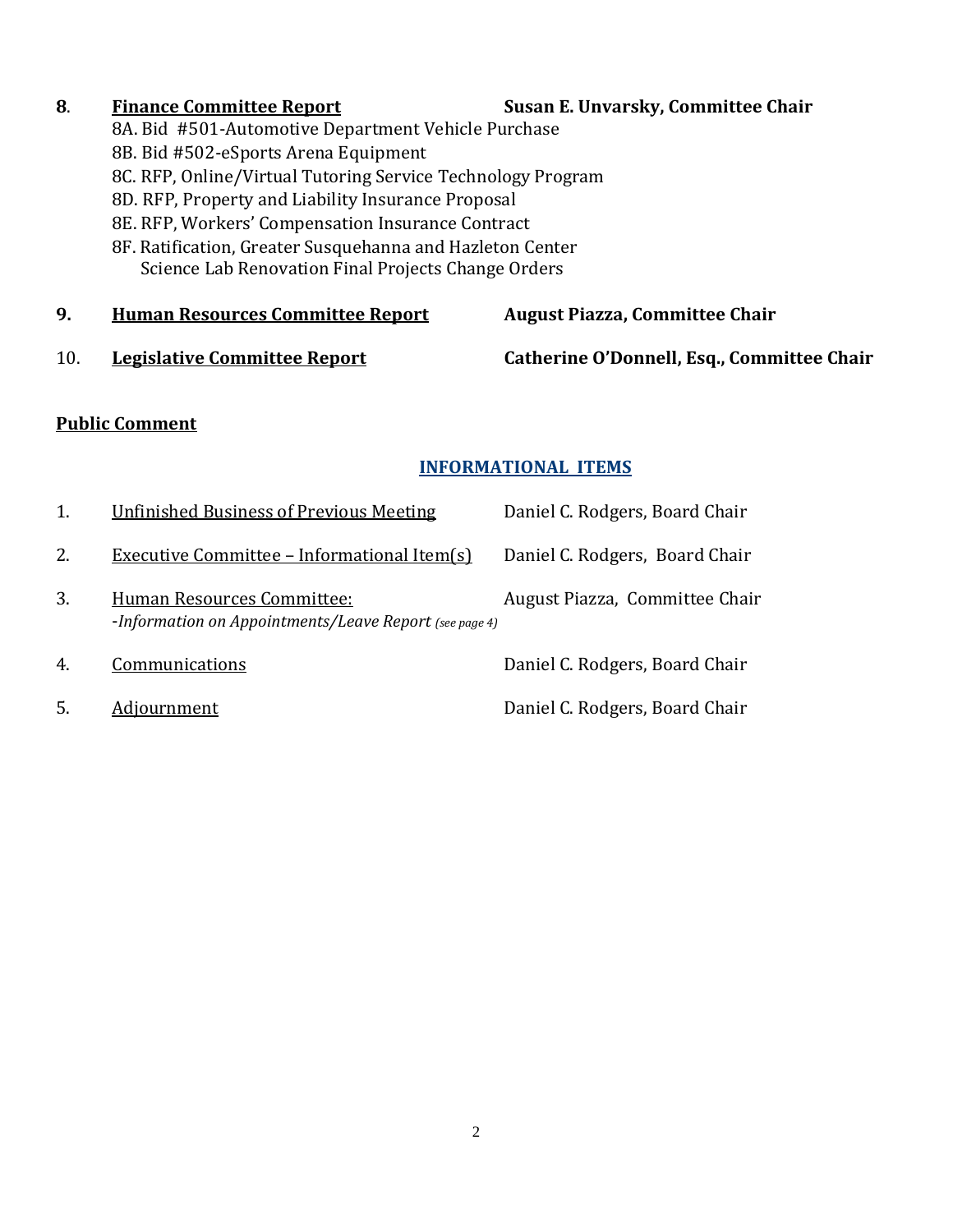#### **5. BOARD BY-LAWS SUB-COMMITTEE ACTION ITEM**

#### **5A. Recommendation to Approve Amended LCCC Board of Trustees By-Laws**

Recommend the Luzerne County Community College Board of Trustees approve the Luzerne County Community College Board of Trustees By-Laws as amended, December 21, 2021.

#### **6. EXECUTIVE COMMITTEE ACTION ITEMS**

#### **6A. Recommendation to Approve Classified Salary Adjustment**

Recommend the Luzerne County Community College Board of Trustees approve an adjustment to the classified staff minimum starting hourly wage to \$15 an hour. Classified Staff earning in excess of \$15 an hour will receive a pay equity adjustment of \$800 to their base wage.

#### **7. ACADEMIC COMMITTEE ACTION ITEMS 7A-7C**

#### **7A. Recommend Approval of revised Academic Calendar** Recommend the Luzerne County Community College Board of Trustees approve the revised Academic Calendar Summer 2023 through Spring 2026. (attached)

**7B. Recommendation to Approve Revised Administrative Policy** Recommend the Luzerne County Community College Board of Trustees approve the revised Grading System Policy. (attached)

#### **7C. Recommendation to Approve Curriculum Additions, Deletions and Modifications** Recommend the Luzerne County Community College Board of Trustees approve the Curriculum Additions, Deletions and Modifications. (attached)

## **8. FINANCE COMMITTEE ACTION ITEMS 8A-8F**

**8A. Recommend approval of Bid #501 – Automotive Department Vehicle Purchase** Recommend the Luzerne County Community College Board of Trustees approve the award of the Automotive Department Vehicle Purchase bid # 501 to the lowest responsible bidder: Whitmoyer Ford, Inc. in the amount of \$32,400.00.

#### **8B. Recommend approval of Bid # 502 – eSports Arena Equipment**

Recommend Luzerne County Community College Board of Trustees approve the award of Bid # 502: Section A - IntegraONE for gaming computers and accessories in the amount of \$27, 808.45; Section B – CDW Government for partial miscellaneous equipment in the amount of \$5,937.48 with remaining A/V equipment to B&H Photo and Amazon (lowest quotes) in the amount of \$\$8,481.62; Section  $C$  – CDW Government for eSports furniture in the amount of \$13,314.99; **The total amount for sections A through C is \$55,542.54.**

#### **8C. Recommend approval of RFP for Online/Virtual Tutoring Service Technology Program.**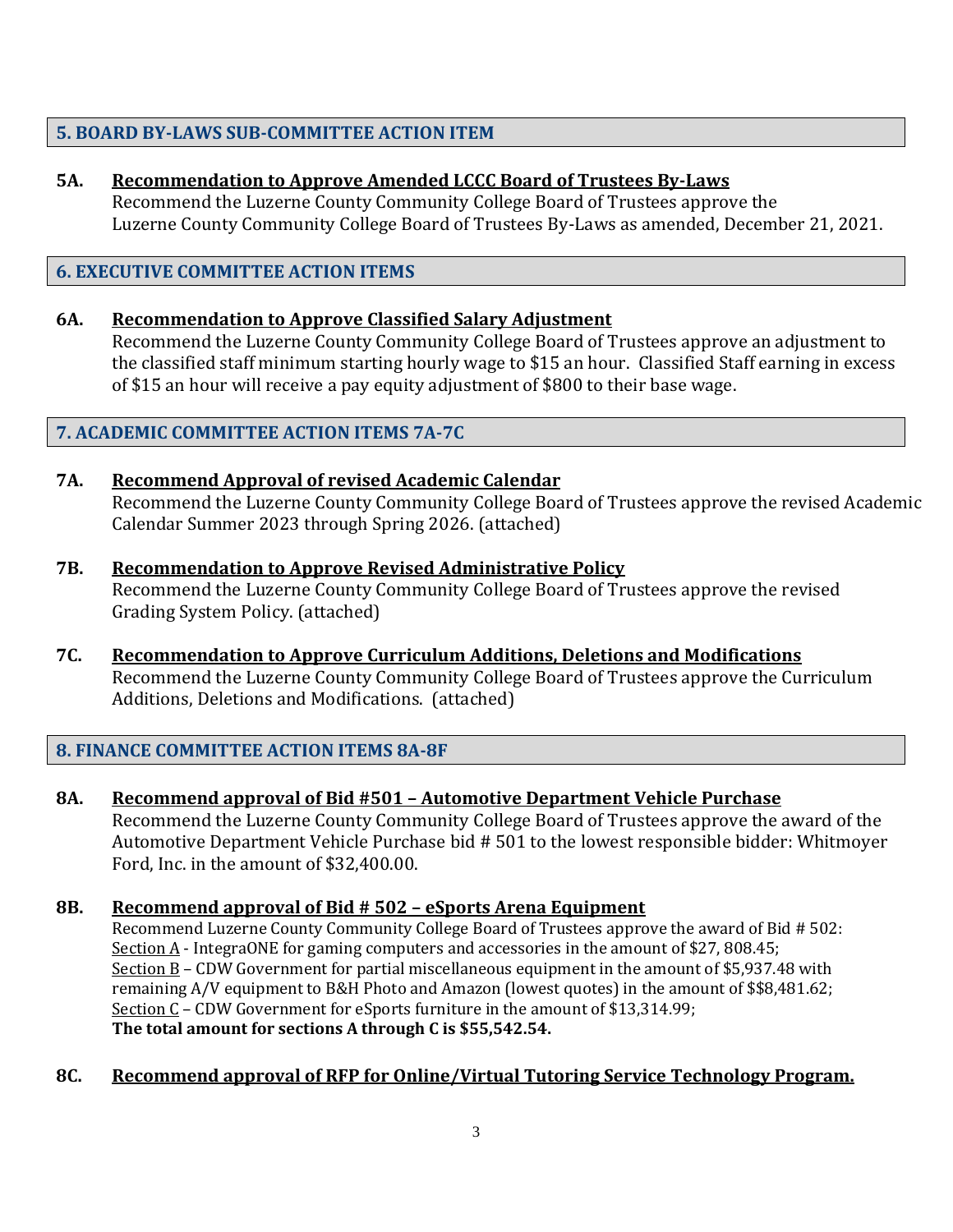Recommend Luzerne County Community College Board of Trustees approve the proposal to Brainfuse at a rate of \$23.00 per hour.

## **8D. Recommend approval of the Property and Liability Insurance Proposal.**

Recommend Luzerne County Community College Board of Trustees approve the award of the Property and Liability Insurance Contract in the amount of \$198,985.00 per year for three (3) years to Joseph J. Joyce Associates, Inc.

#### **8E**. **Recommend approval of the Worker's Compensation Insurance Proposal**

Recommend Luzerne County Community College Board of Trustees approve the award of the Worker's Compensation Insurance Contract in the amount of \$62,942.00 per year for three (3) years to Joseph J. Joyce Associates, Inc. The new premium will result in a savings of \$111,000 over three (3) years.

#### **8F. Ratification, Greater Susquehanna and Hazleton Center Science Lab Renovation Final Projects Change Orders**

Recommend the Luzerne County Community College Board of Trustees ratify and reaffirm approval of change order #6 for the Greater Susquehanna Center Science Lab in the amount of \$10,434 and change order #5 for the Hazleton Center Science Lab in the amount of \$7,174 to Bognet, Inc. for the unforeseen costs associated with the project.